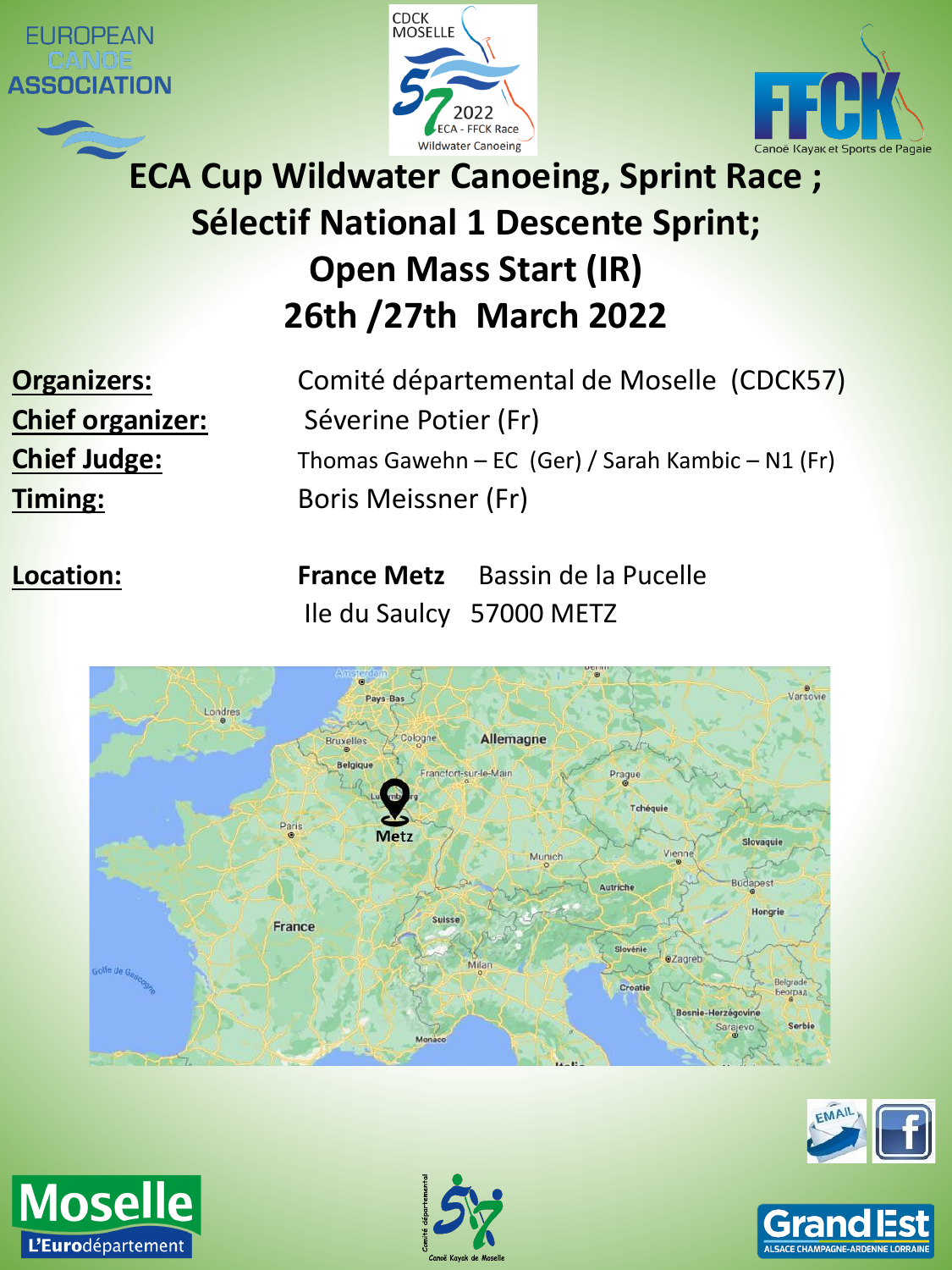







# **Open Mass Start (IR) Saturday, March 26th**

**Competitors** : Minimes to Veterans

**Race distance** : approx. 1 Km,

**Provisionnal program** : 4:00 pm to 6:00 pm



# **Sprint (ECA/N1) Sunday, March 27th**

**Competitors** : Cadets to Veterans

**Race distance** : approx. 500m,

**Provisionnal program** : 8:30 am to 4:00 pm



ALSACE CHAMPAGNE-AI



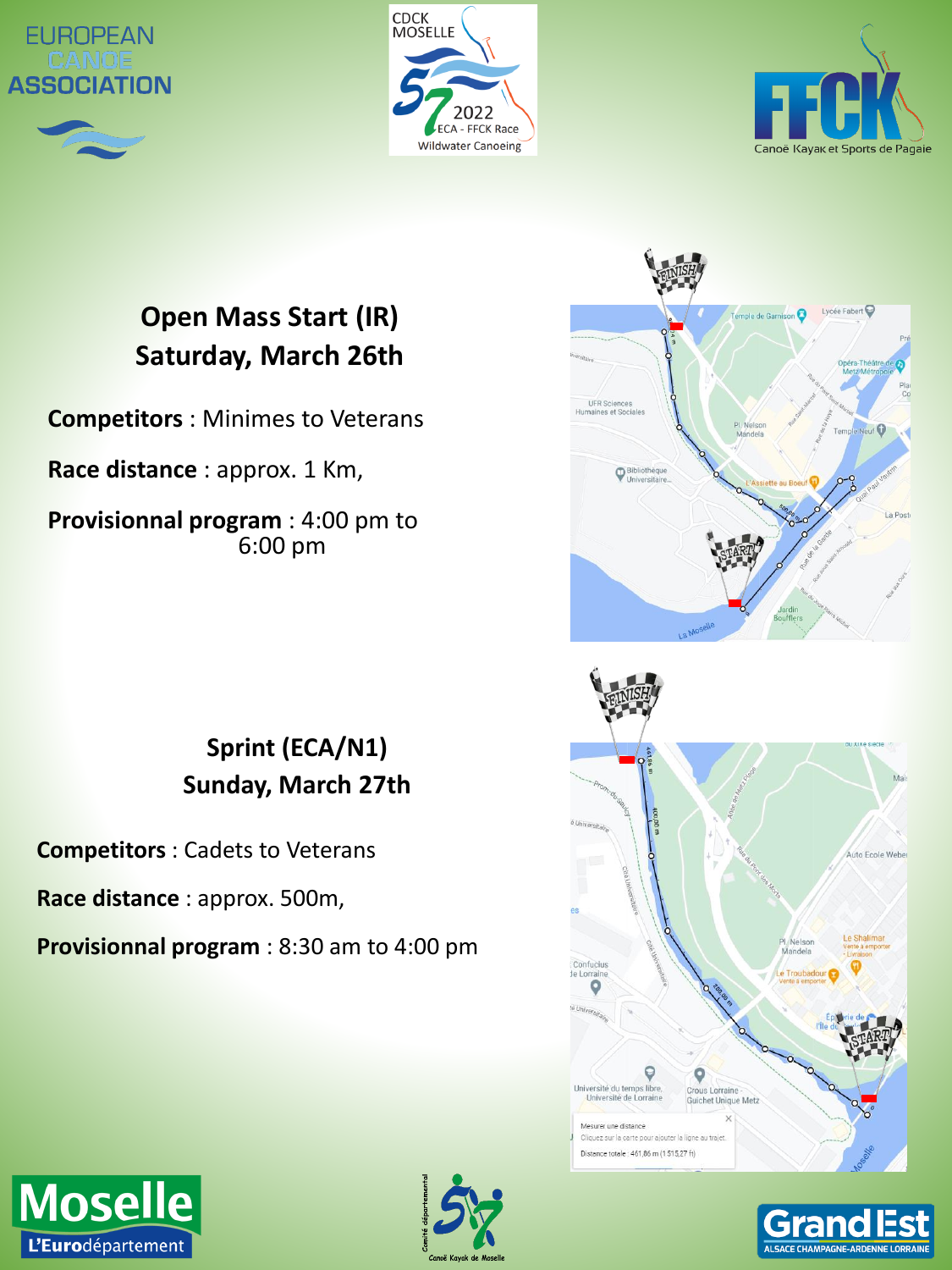







### **INFORMATION:**

**Free training**: under his own responsibility Friday : 10:00 am to 12:00 pm and 1:30 pm to 5:00 Saturday : 9:00 am to 3:00 pm

#### **Mass Start IR:**

Categories: « Minimes to veterans » FFCK 2022 rules Participation fee of 5€ for each athletle

#### **ECA CUP:**

ICF wildwater canoeing rules Participation fee of 10€ for each athlete

**Categories:** K1W K1M C1W C1M C2W C2M

**Rules / security:** Each athlete takes part in the competiton at his own risk

**Prizes:** Medals for best three athletes in each category

Facebook : wildwater canoeing FR-57

Contacts : [wildwater.ck57@gmail.com](mailto:wildwater.ck57@gmail.com)